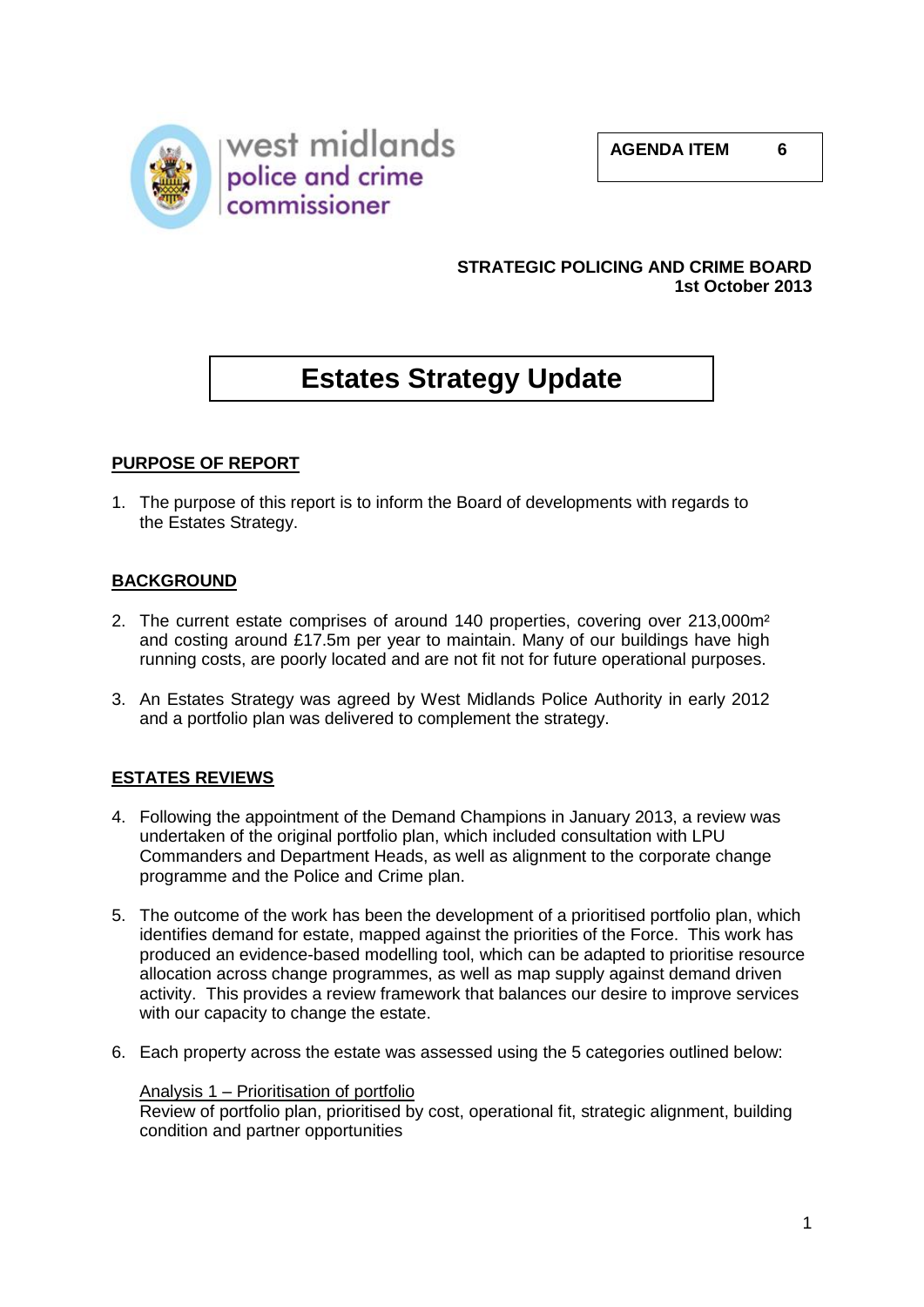Analysis 2 – Existing strategic demand

Examination of existing strategic demand and their associated externally driven/previously agreed deadlines. This review identified known activity associated with this demand.

#### Analysis 3 – Leasehold re-provisioning

Examination of expiry dates on all leasehold properties up to Mar 2015 and a subjective assessment of complexity of re-provisioning in each case. This was subjective analysis informed from one to one meeting with all LPU Commanders.

#### Analysis 4 – Future strategic demand

Review of Strategic change portfolio and identification of developing changes to the organisation, which may have an estate implication.

#### Analysis 5 – Efficiency opportunities /Impact areas on estate delivery

Review of proposed change to how we do business, which may have an estate implication.

7. The revised prioritised geographical review plan is summarised in the table below and shown in detail in the appendix.

| Stage 1 | Central Birmingham<br>Custody<br>Walsall                                                                                                                     |
|---------|--------------------------------------------------------------------------------------------------------------------------------------------------------------|
| Stage 2 | Coventry<br>Dudley<br>Walsall<br>Wolverhampton<br>L&D<br>PPU/Investigation<br>Regional<br><b>Single Quarters</b><br>Intelligence<br><b>Detained Property</b> |
| Stage 3 | Birmingham South<br>Birmingham East<br>Birmingham North<br><b>Birmingham Central</b><br>Forensics                                                            |
| Stage 4 | Sandwell<br>Solihull                                                                                                                                         |

- 8. Stage 1 reviews are progressing well and in accordance with budget and time expectations. Stage 2 preparatory work for the review programme will commence in October, with a phased roll-out over a two year period.
- 9. To deliver the portfolio plan reviews, a methodology using a PBB style approach has been developed. This will ensure a standardised, robust and consistent review framework for reviews over a 12-week period and will be led by the LPU Commander/Head of Department.
- 10. To ensure that proposals are service driven, the reviews will be subject to scrutiny via the Local Policing Strategic Board led by ACC Forsyth. Furthermore, any recommendations will be reviewed by the Local Police and Crime Boards.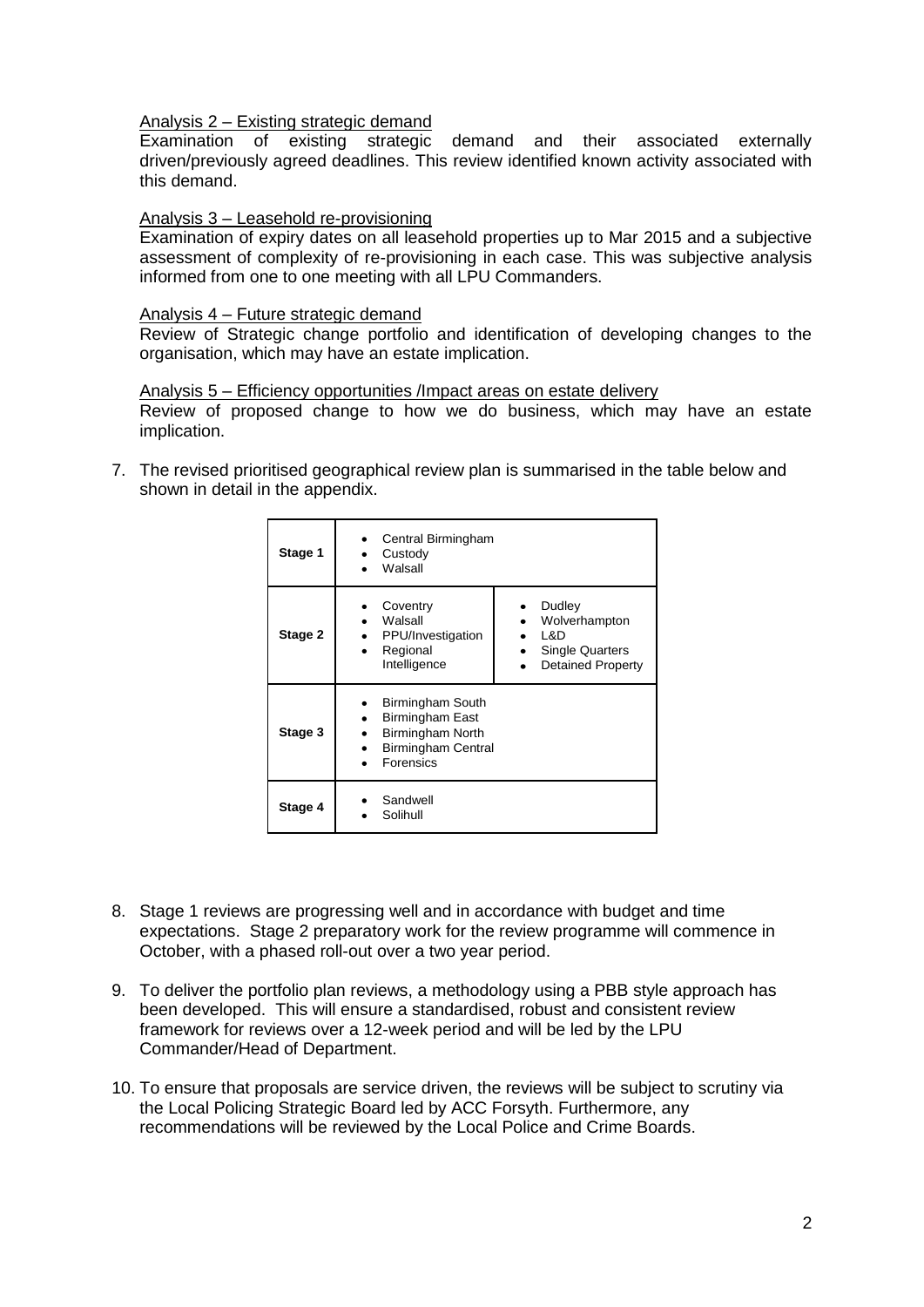11. The review outcomes, will be subject to the Force recognised 5-case business model process and will be governed through a structured process as seen below:



**Estates review programme governance process**

- 12. To facilitate the effective and efficient delivery of the portfolio plan a re-provisioning toolkit has also been developed to assist with the implementation of the outcomes of each review. The toolkit provides a standardised approach to managing the service delivery, political and reputational risks of any change to the estate.
- 13. It is recognised that for any changes to the WMP estate, appropriate consultation must take place with the local community to maintain confidence in the continued provision of police services. This will be LPU/Departmental led and will involve support from corporate communications department and PCC office.
- 14. As part of the re-provisioning process opportunities will be sought to work with partners within the public service, to share accommodation where appropriate. This will build on the success of initiatives like the Bluebell Centre in Chelmsley Wood and the proposed collaboration with Walsall MBC. Where opportunities to work effectively with partners arise outside of the review process a separate assessment of the costs and benefits will be undertaken.
- 15. Following the review of each LPU/Department a cyclical review process will be embedded to ensure sustainability, value for money and operationally fit for purpose estate over the medium term.

## **COMMUNICATION STRATEGY**

16. A detailed communications plan will be drawn up by Corporate Communications to keep the public, our partners and staff informed and engaged with the process. This plan will ensure that the public are consulted on future changes to the police estate and that their voices will contribute to the decision making process. The plan will also make sure we fully engage with our partners across the West Midlands and keep our own staff fully informed on future plans.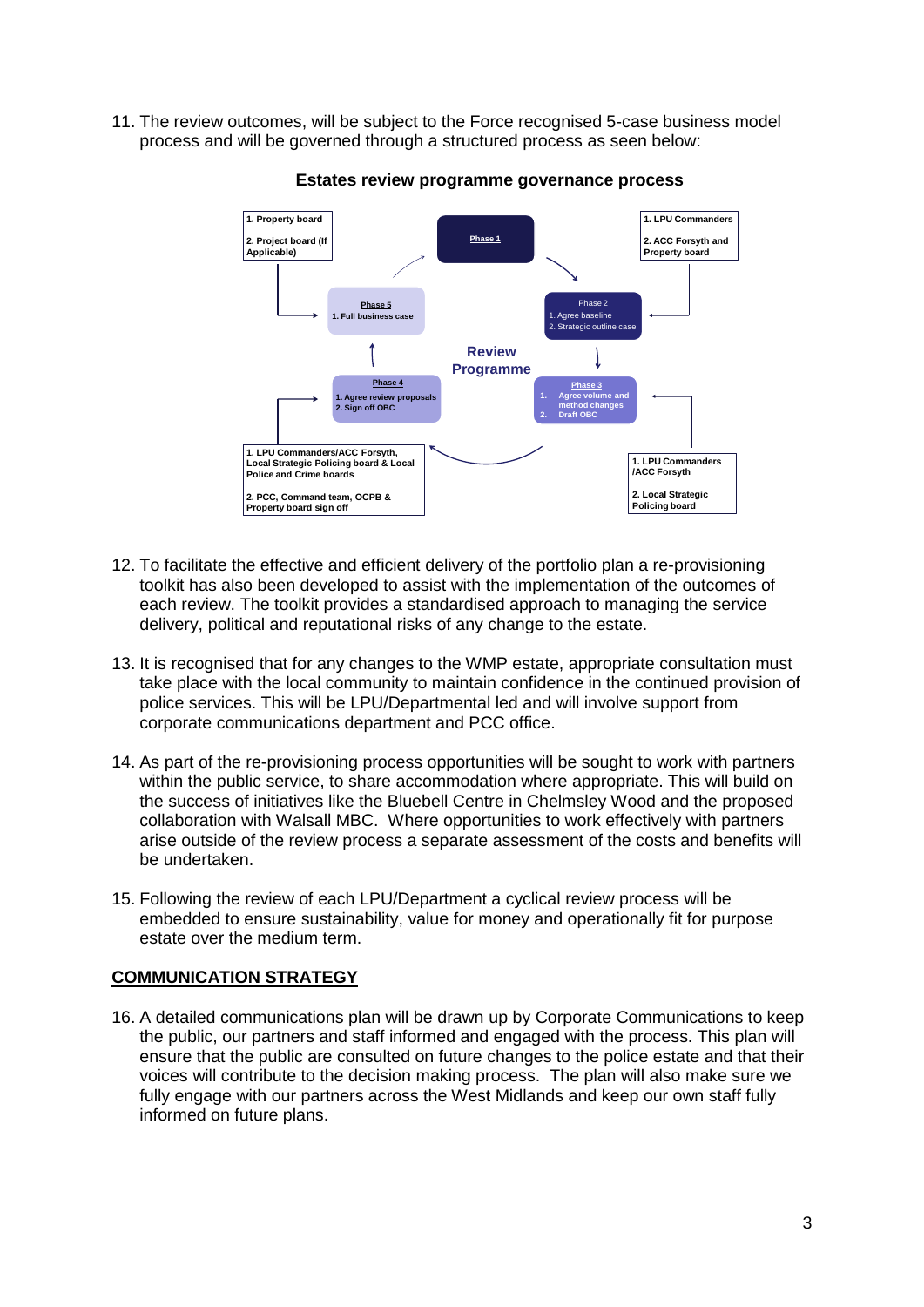# **FINANCIAL IMPLICATIONS**

17. These matters are detailed in the above sections where relevant.

# **LEGAL IMPLICATIONS**

18. These matters are covered in the above sections where relevant

## **RECOMMENDATIONS**

19. The Board is asked to note the content of this report

David Wilkin Director of Resources

APPENDIX BELOW